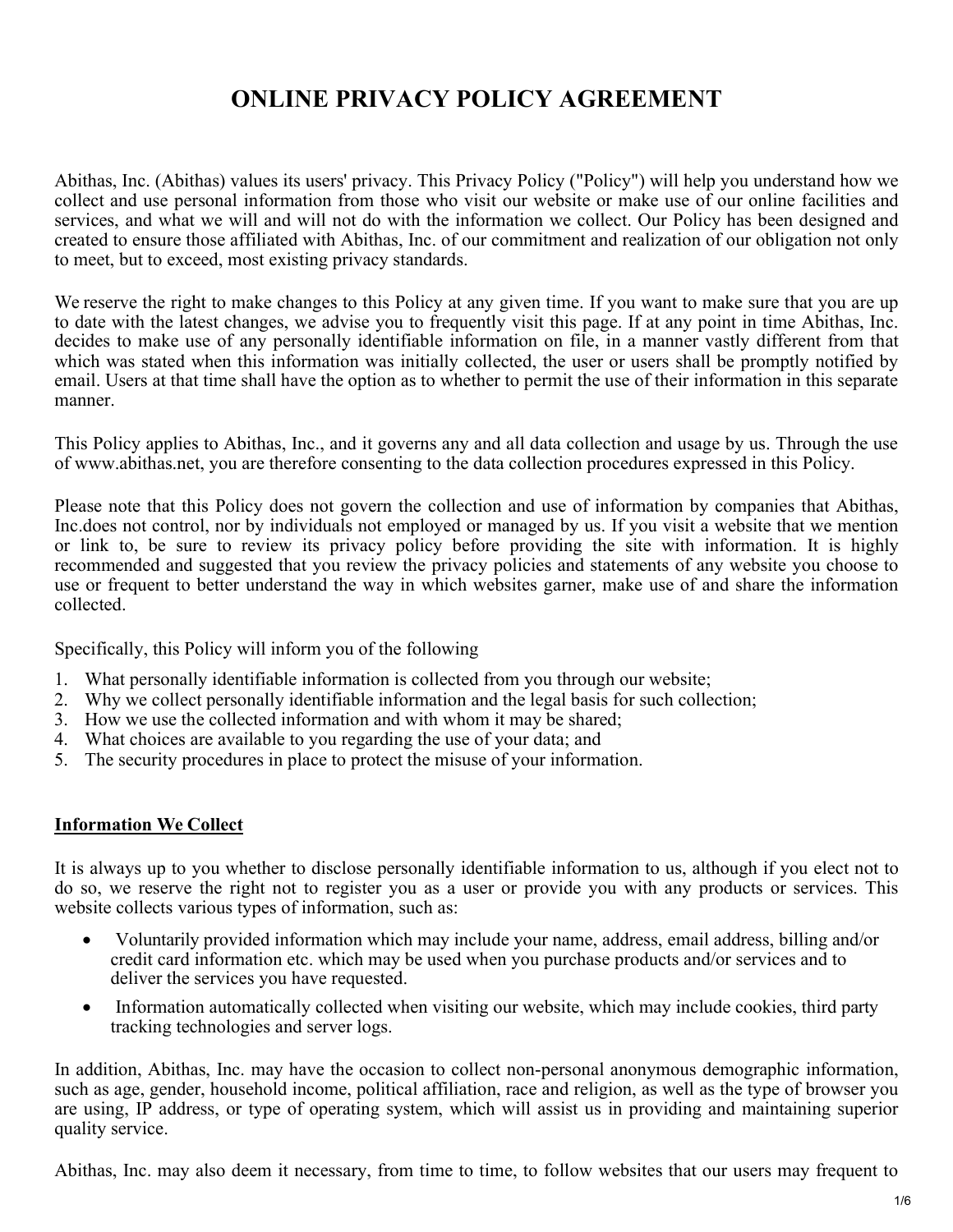gleam what types of services and products may be the most popular to customers or the general public.

Please rest assured that this site will only collect personal information that you knowingly and willingly provide to us by way of surveys, completed membership forms, and emails. It is the intent of this site to use personal information only for the purpose for which it was requested, and any additional uses specifically provided for on this Policy.

# Why We Collect Information and For How Long

We are collecting your data for several reasons:

- To better understand your needs and provide you with the services you have requested;
- To fulfill our legitimate interest in improving our services and products;
- To send you promotional emails containing information we think you may like when we have your consent to do so;
- To contact you to fill out surveys or participate in other types of market research, when we have your consent to do so;
- To customize our website according to your online behavior and personal preferences.

The data we collect from you will be stored for no longer than necessary. The length of time we retain said information will be determined based upon the following criteria: the length of time your personal information remains relevant; the length of time it is reasonable to keep records to demonstrate that we have fulfilled our duties and obligations; any limitation periods within which claims might be made; any retention periods prescribed by law or recommended by regulators, professional bodies or associations; the type of contract we have with you, the existence of your consent, and our legitimate interest in keeping such information as stated in this Policy.

# **Use of Information Collected**

Abithas, Inc. does not now, nor will it in the future, sell, rent or lease any of its customer lists and/or names to any third parties.

Abithas, Inc. may collect and may make use of personal information to assist in the operation of our website and to ensure delivery of the services you need and request. At times, we may find it necessary to use personally identifiable information as a means to keep you informed of other possible products and/or services that may be available to you from www.abithas.net.

Abithas, Inc. may also be in contact with you with regards to completing surveys and/or research questionnaires related to your opinion of current or potential future services that may be offered.

Abithas, Inc. uses various third-party social media features including but not limited to Facebook, Instagram, Twitter and other interactive programs. These may collect your IP address and require cookies to work properly. These services are governed by the privacy policies of the providers and are not within Abithas, Inc.'s control.

# Disclosure of Information

Abithas, Inc. may not use or disclose the information provided by you except under the following circumstances:

- as necessary to provide services or products you have ordered;
- in other ways described in this Policy or to which you have otherwise consented;
- in the aggregate with other information in such a way so that your identity cannot reasonably be determined;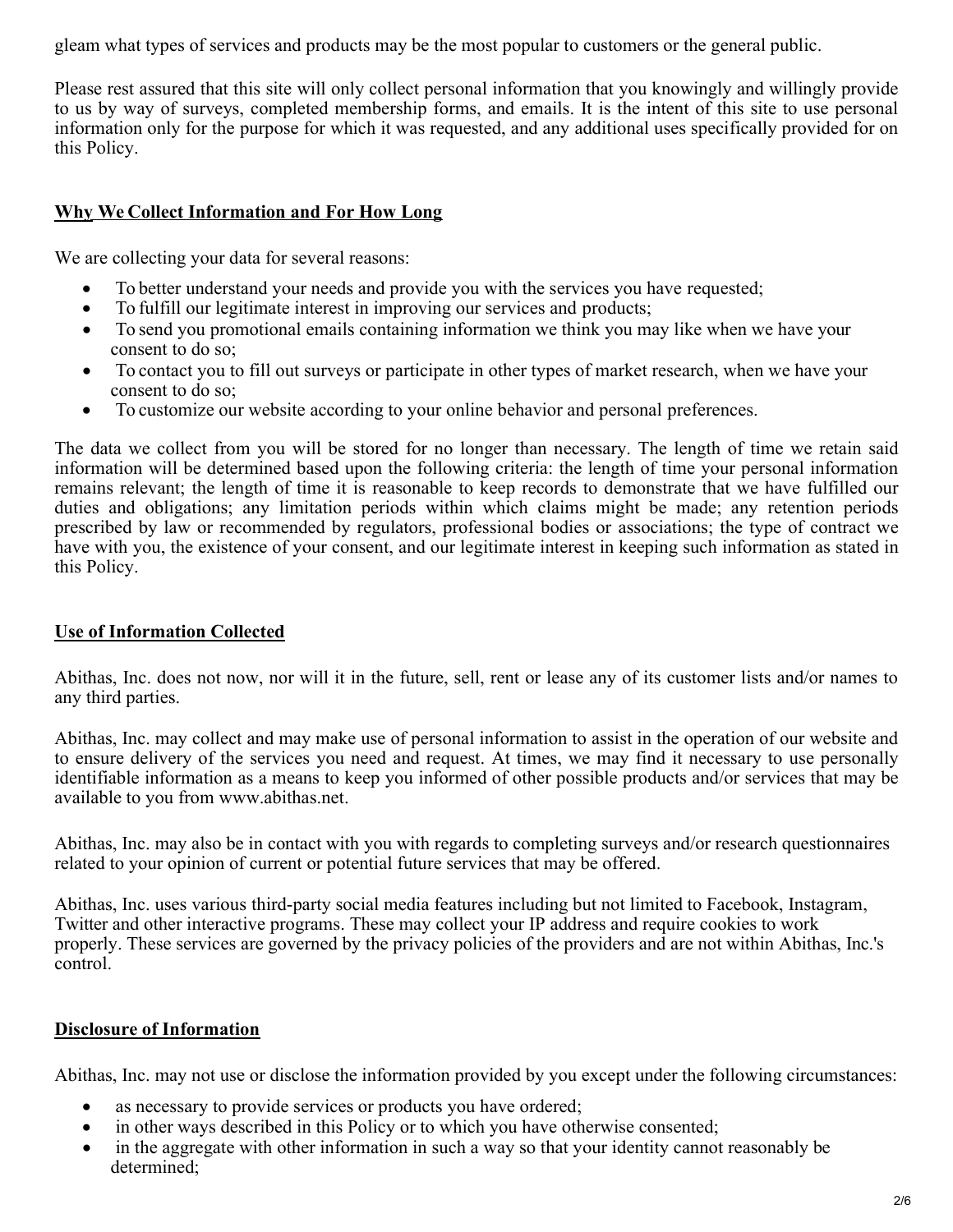- as required by law, or in response to a subpoena or search warrant;
- to outside auditors who have agreed to keep the information confidential;
- as necessary to enforce the Terms of Service;
- as necessary to maintain, safeguard and preserve all the rights and property of Abithas, Inc..

### **Non-Marketing Purposes**

Abithas, Inc. greatly respects your privacy. We do maintain and reserve the right to contact you if needed for non-marketing purposes (such as bug alerts, security breaches, account issues, and/or changes in Abithas, Inc. products and services). In certain circumstances, we may use our website, newspapers, or other public means to post a notice.

### Children under the age of 13

Abithas, Inc.'s website is not directed to, and does not knowingly collect personal identifiable information from, children under the age of thirteen (13). If it is determined that such information has been inadvertently collected on anyone under the age of thirteen (13), we shall immediately take the necessary steps to ensure that such information is deleted from our system's database, or in the alternative, that verifiable parental consent is obtained for the use and storage of such information. Anyone under the age of thirteen (13) must seek and obtain parent or guardian permission to use this website.

## Unsubscribe or Opt-Out

All users and visitors to our website have the option to discontinue receiving communications from us by way of email or newsletters. To discontinue or unsubscribe from our website please send an email that you wish to unsubscribe to Abithas  $@at.$  If you wish to unsubscribe or opt-out from any third-party websites, you must go to that specific website to unsubscribe or opt-out. Abithas, Inc. will continue to adhere to this Policy with respect to any personal information previously collected.

## **Links to Other Websites**

Our website does contain links to affiliate and other websites. Abithas, Inc. does not claim nor accept responsibility for any privacy policies, practices and/or procedures of other such websites. Therefore, we encourage all users and visitors to be aware when they leave our website and to read the privacy statements of every website that collects personally identifiable information. This Privacy Policy Agreement applies only and solely to the information collected by our website.

#### Notice to European Union Users

Abithas, Inc.'s operations are located primarily in the United States. If you provide information to us, the information will be transferred out of the European Union (EU) and sent to the United States. (The adequacy decision on the EU-US Privacy became operational on August 1, 2016. This framework protects the fundamental rights of anyone in the EU whose personal data is transferred to the United States for commercial purposes. It allows the free transfer of data to companies that are certified in the US under the Privacy Shield.) By providing personal information to us, you are consenting to its storage and use as described in this Policy.

#### **Security**

Abithas, Inc. takes precautions to protect your information. When you submit sensitive information via the website, your information is protected both online and offline. Wherever we collect sensitive information (e.g.